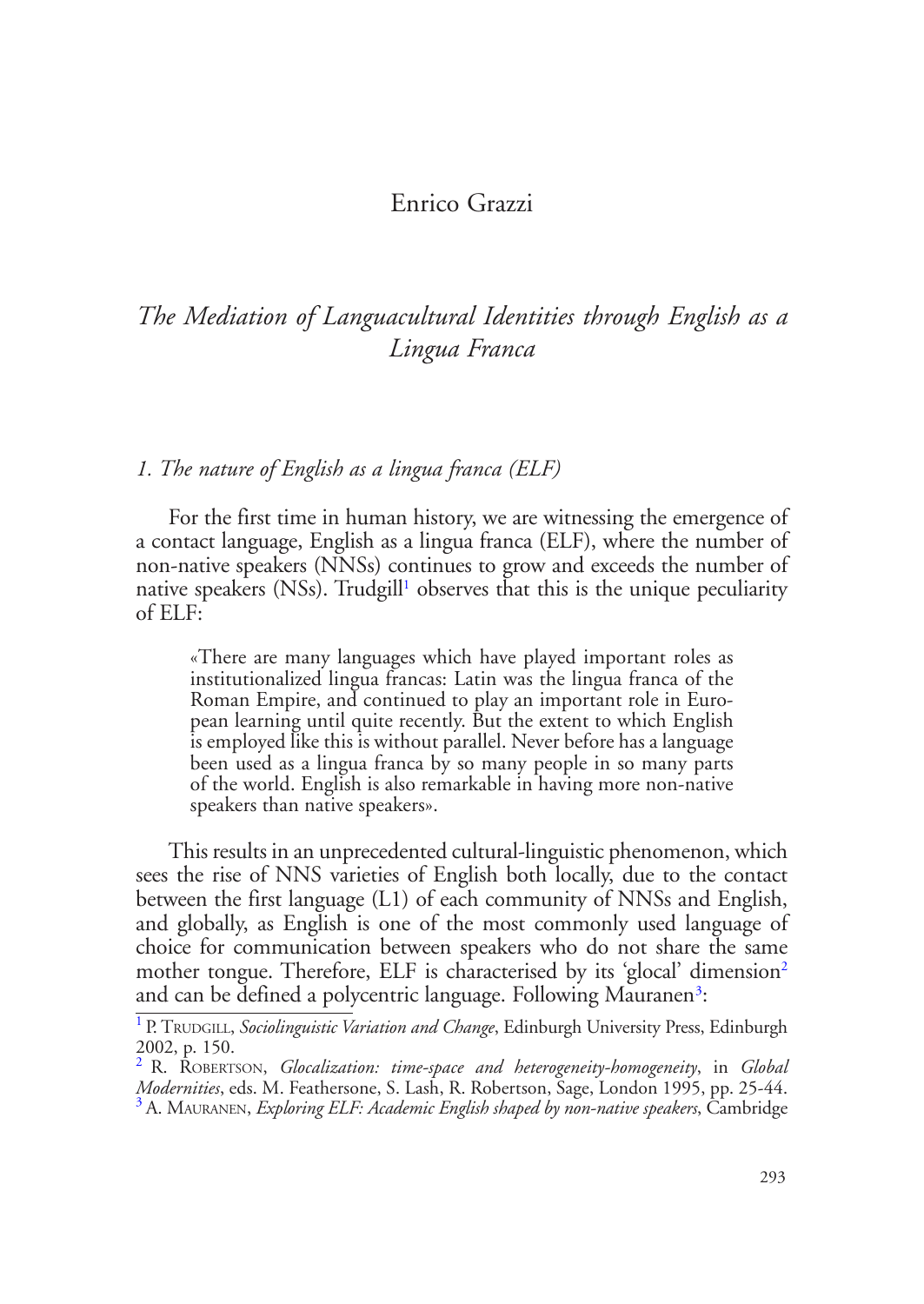«lingua francas are used by speakers who maintain their first lan-<br>guage. Thus, even though speakers who use English as an additio-<br>nal language outnumber native speakers [...], their influence is even harder to predict than the direction of language change in gene- ral. The question of numbers is nevertheless important, as are the shifting parameters of prestige. Standard English is the unquestio- ned prestige variety at the moment, but since the status of languages and varieties normally follows that of their speakers, alteration in social and political power on the international scene may well affect the balance between different Englishes as well».

<span id="page-1-3"></span>Today, the worldwide spread of ELF is an epiphenomenon of the process of globalization that has marked the development of economic, scientific, technological and cultural exchanges in the  $20<sup>th</sup>$  and the  $21<sup>st</sup>$ century. Behind this trend there are two historical reasons that have led to the primacy of English as an international language: the immense colonial expansion of the British Empire across the five continents, between the  $18<sup>th</sup>$ and the 19<sup>th</sup> century, and the emergence of the USA as a superpower in the  $20<sup>th</sup>$  century<sup>[4](#page-1-0)</sup>, in key areas such as international politics, financial markets, industrial production, scientific research, energy resources, and military power. However, as Mauranen<sup>[5](#page-1-1)</sup> observes: «The origins [of ELF] have ceased to be the prime motivation for the continued spread of the language. Most of its use today is by nonnative speakers.» Besides, even in post-colonial communities, it is suggested that English can be accommodated by local languages and become a resource for global communication. Canagarajah $6\,$  $6\,$ suggests that:

<span id="page-1-5"></span><span id="page-1-4"></span>«Instead of maintaining both languages separately, one can appro- priate the second language, and absorb part of it into the vernacular. [...] The achievement of new identities and discourse none the less involves a painful process of conflicting ideologies and interests. If we are to appropriate the language for our purposes, the oppressive history and hegemonic values associated with English have to be kept very much in mind, and engaged judiciously».

<span id="page-1-0"></span>

University Press, Cambridge 2012, p. 2.<br><sup>[4](#page-1-3)</sup> D. CRYSTAL, *English as a Global Language*, Cambridge University Press, Cambridge 1997, p. 53.

<span id="page-1-1"></span>[<sup>5</sup>](#page-1-4) A. Mauranen, *The Corpus of English as a Lingua Franca in Academic Settings*, in «TESOL Quarterly», vol. 37, n. 3, 2003, pp. 513-527, p. 513.<br><sup>[6](#page-1-5)</sup> A.S. CANAGARAJAH, *Resisting Linguistic Imperialism in English Teaching*, Oxford University

<span id="page-1-2"></span>Press, Oxford 1999, pp. 1-2.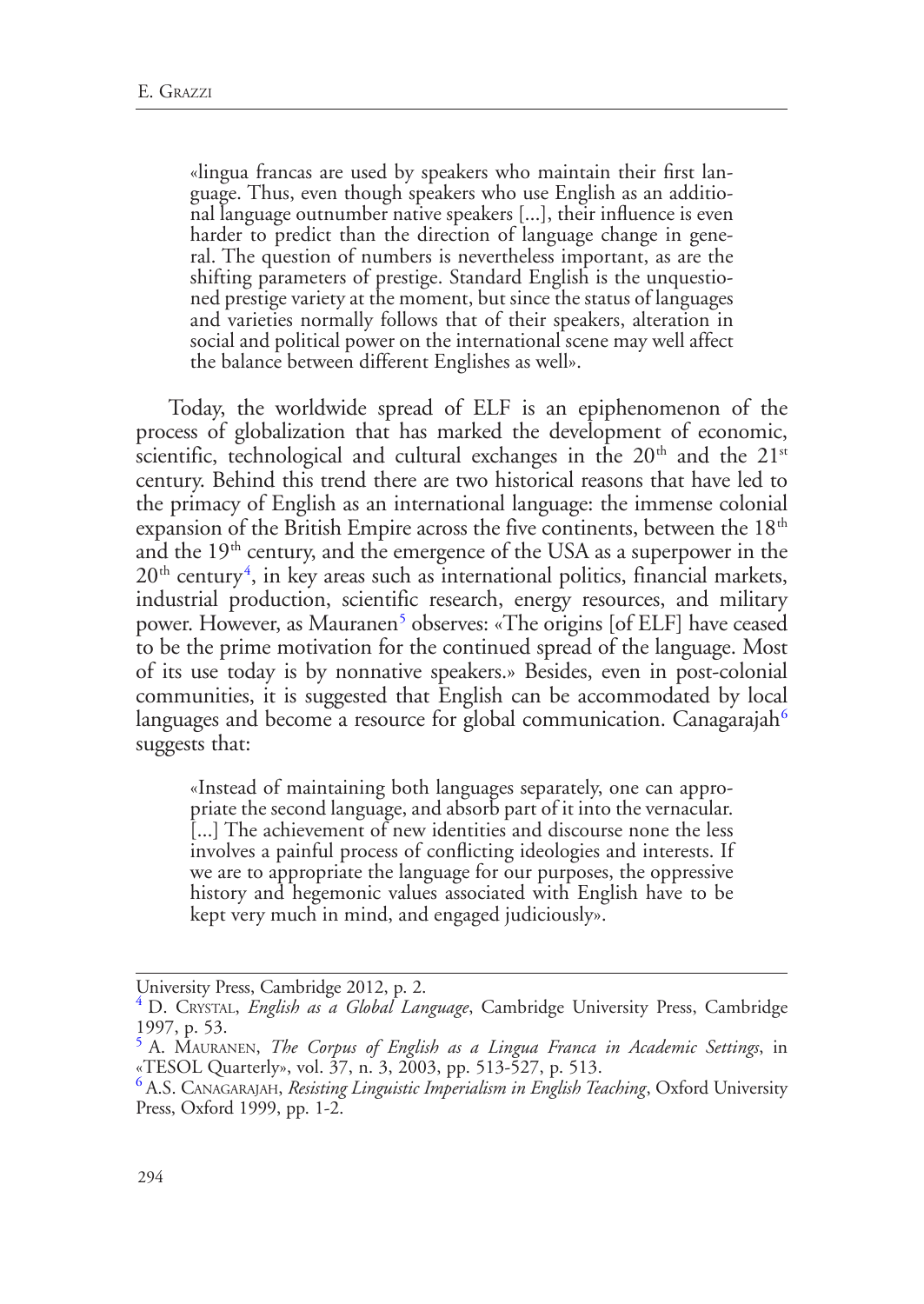One of the crucial factors that have contributed to the success of English is that it is by far the most commonly used language on the Internet, through which millions of individuals from diverse cultural and linguistic backgrounds carry out a whole range of activities, such as a) interact for commercial purposes (e.g. for the sale of products and services); b) access databases and exploit rich sources of information (e.g. online journalism, academic publications, electronic encyclopaedias, dedicated websites, etc.); c) become part of discourse communities and social networks (e.g. chat rooms, blogs, discussion groups, wikis, Twitter, Facebook etc.); d) entertain themselves (e.g. playing videogames, joining role-playing games (RPGs), writing fanfiction, sharing audiovisual materials etc.). This has eventually turned English into the prototypical lingua franca of the global community that populates the Web, and it is in this virtual space, as well as in other situations of intercultural contact, where the new linguistic forms of ELF have flourished and have marked the distinction between this language and the encoded models of NS Englishes, which include the so-called Standard English (namely, RP-British Received Pronunciation and GA-General American), as well as all other NS non-standard varieties of English.

Quoting form Brutt-Griffler<sup>[7](#page-2-0)</sup>, Seidlhofer<sup>[8](#page-2-1)</sup> classifies four main features of the development of English as a global language:

- <span id="page-2-3"></span><span id="page-2-2"></span>1. Econocultural functions of the language (i.e., World English is the product of the development of a world market and global developments in the fields of science, technology, culture, and the media.)
- 2. The transcendence of the role of an elite lingua franca; (i.e., World English is learned by people at various levels of society, not just by the socioeconomic elite.)
- 3. The stabilization of bilingualism through the coexistence of world language with other languages in bilingual/multilingual contexts; (i.e., World English tends to establish itself alongside local languages rather than replacing them, and so contributes to multilingualism rather than jeopardizes it) and
- 4. Language change via the processes of world language convergence and world language divergence (i.e., World English spreads due to the fact that many people learn it rather than by speakers of

<span id="page-2-0"></span><sup>&</sup>lt;sup>[7](#page-2-2)</sup> J. BRUTT-GRIFFLER, *Conceptual questions in English as a world language*, in «World Englishes», 17, 1998, pp. 381-392.

<span id="page-2-1"></span>[<sup>8</sup>](#page-2-3) B. Seidlhofer, *Research perspectives on teaching English as a lingua franca*, in «Annual Review of applied linguistics», 24, Cambridge University Press, Cambridge 2004, pp. 209-239, pp. 213-214.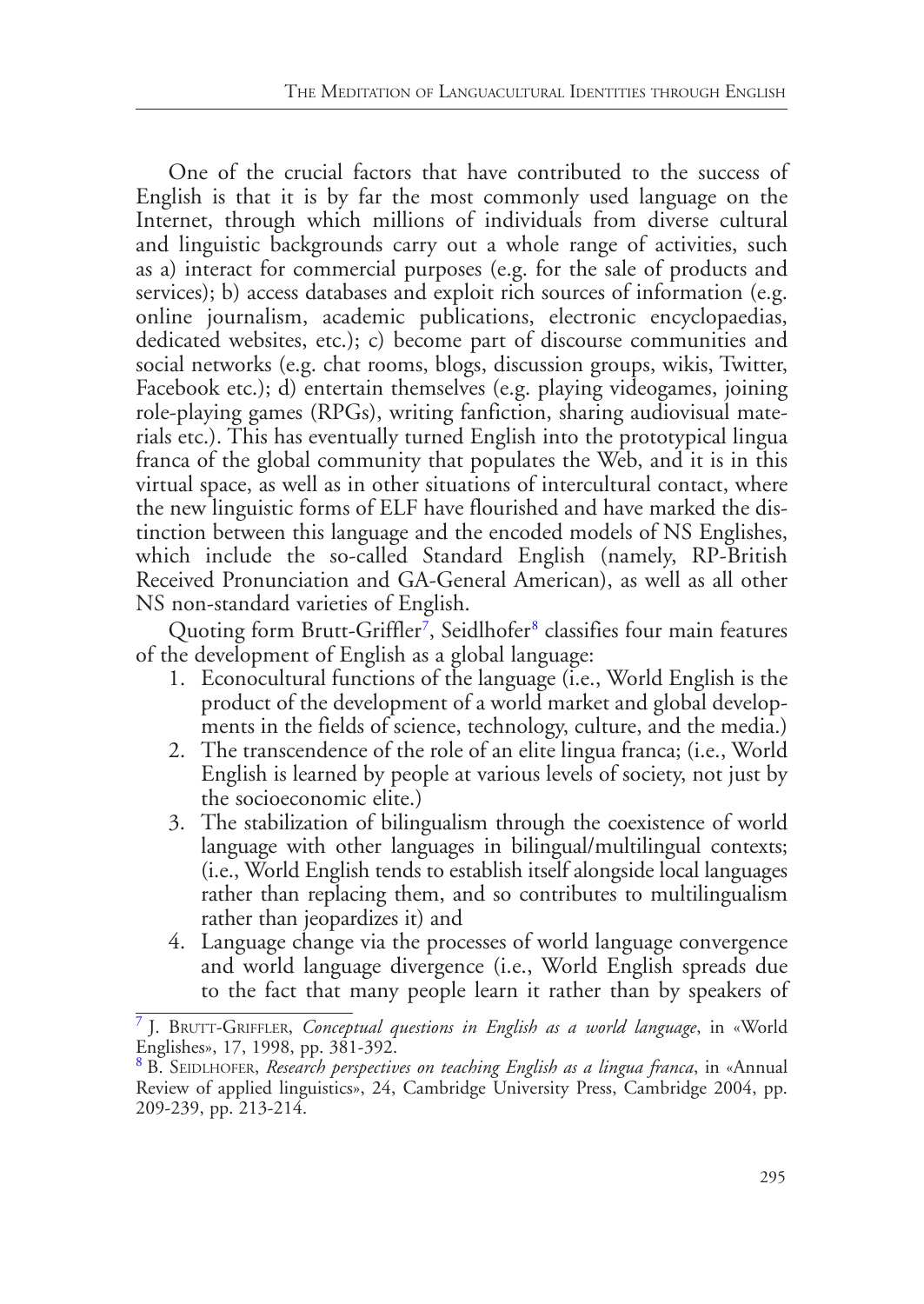English migrating to other areas; thus two processes happen concurrently: new varieties are created and unity in the world language is maintained).

<span id="page-3-3"></span>The remarkable global diffusion of ELF and the fact that nowadays the number of NSs is inferior to that of NNSs have foregrounded the value of linguacultural diversity among L2-users. So, even though the teaching of English as a foreign language is largely based on NS language models, it seems reasonable to think that the pragmatic criterion of acceptability of learners' successful discourse entails the incorporation of ELF-mediated communication also in English language teaching. In-depth research in this particular area, which combines studies in linguistics, psycholinguistics, sociolinguistics and applied linguistics, has been carried out over the last fifteen years, and certainly one of the first and most seminal works has been Jenkins's (2000) study into the phonology of English as an international language (EIL), where the author presents what she has termed the phonological Lingua Franca Core (LFC). Jenkins<sup>[9](#page-3-0)</sup> analyses «ILT [interlanguage talk] interactions in which communication had broken down, and in which unintelligible pronunciation was wholly or partly the cause of the breakdown». Then, she classifies the core phonological features of English (both segmental and suprasegmental) that are essential to grant successful communication in ILT contexts, and that need to be taught as part of the language syllabus. Hence, the LFC makes a distinction between typical NNSs variations in pronunciation that can be accepted, and unacceptable deviations, which instead make communication difficult, if not impossible. Therefore, Jenkins's study has immediate pedagogical implications, as it leads to a reconceptualisation of learning objectives and language activities that are more focused on the reality of global L2-users.

The pedagogical implications of ELF go well beyond the level of phonology, and include all other language levels, as for example lexicogrammar. Seidlhofer<sup>10</sup>, who directed the VOICE<sup>11</sup> project between 2001 and

<span id="page-3-5"></span><span id="page-3-4"></span><span id="page-3-0"></span>[<sup>9</sup>](#page-3-3) J. Jenkins, *The Phonology of English as an International Language*, Oxford University Press, Oxford 2000, p. 134.

<span id="page-3-2"></span>

<span id="page-3-1"></span><sup>&</sup>lt;sup>[10](#page-3-4)</sup> SEIDLHOFER, *Research perspectives on teaching English as a lingua franca*, cit., p. 220.<br><sup>[11](#page-3-5)</sup> <[www.univie.ac.at/voice/index.php>](www.univie.ac.at/voice/index.php) (last access 15.04.2014) VOICE (the Vienna-Oxford International Corpus of English), a corpus of transcribed spoken ELF that comprises 1 million words, was compiled by a team of researchers at the Department of English at the University of *Vienna*, under the direction of Prof. B. Seidlhofer, between 2001 and 2009. As stated on the official web site of VOICE: «It is the ultimate aim of the VOICE project to open the way for a *large-scale* and *in-depth linguistic description* of this most common contemporary use of English by providing a corpus of spoken ELF interactions which will be accessible to linguistic researchers all over the world».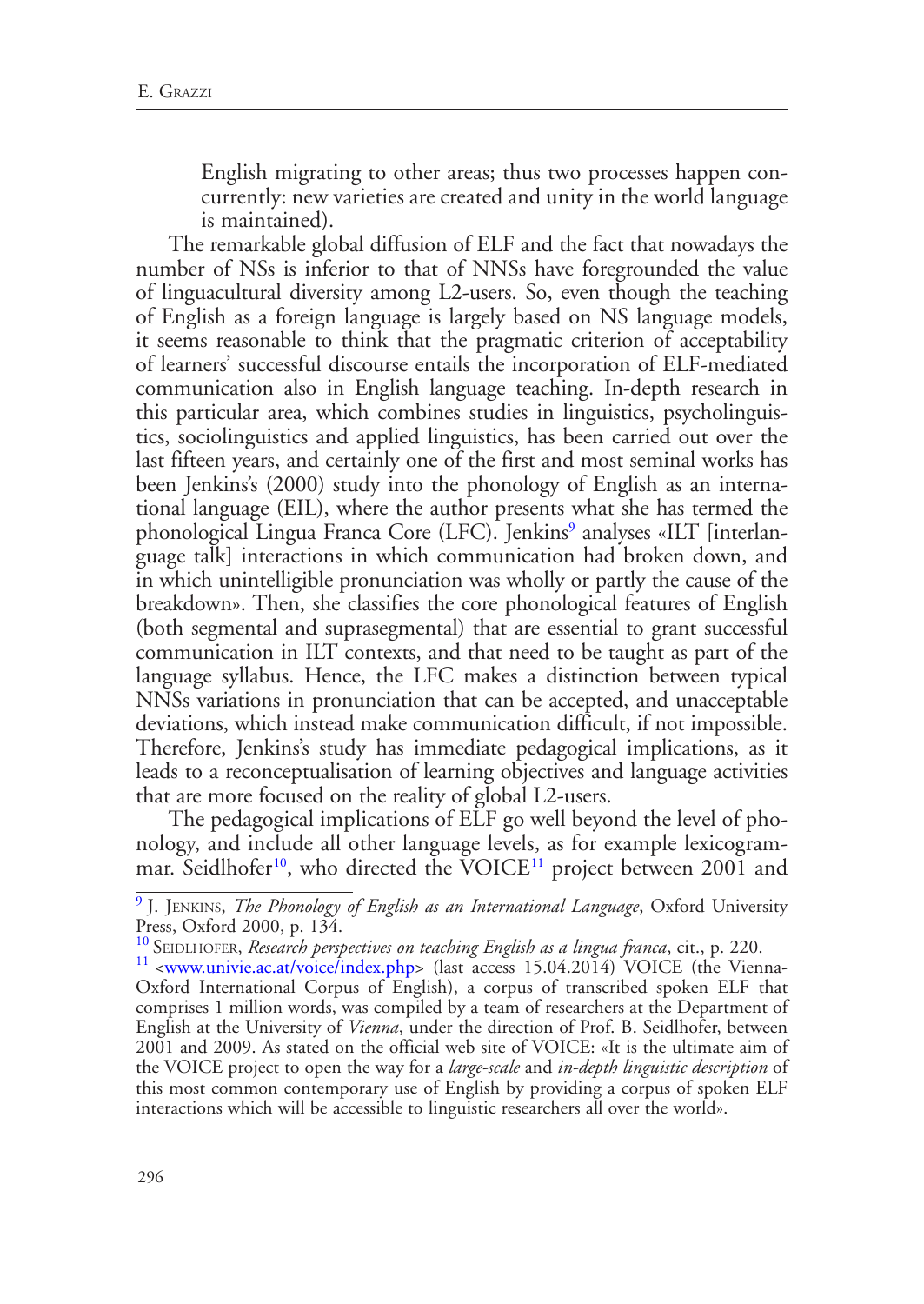#### 2009, explains that:

«many theses and seminar projects conducted on VOICE data at larities that at least point to some hypotheses, which in turn are proving useful for formulating more focused research questions. In particular, typical "errors" that most English teachers would consider in urgent need of correction and remediation, and that conse- quently often get allotted a great deal of time and effort in English lessons, appear to be generally unproblematic and no obstacle to communicative success. These include

- Dropping the third person present tense *–s* - Confusing the relative pronouns *who* and *which* - Omitting definite and indefinite articles where they are obligatory in ENL [English as a native language], and inserting them where the do not occur in ENL

- Failing to use correct forms in tag questions (e.g., *isn't it?* or *no?*  instead of *shouldn't they?*) - Inserting redundant prepositions, as in *We have to study about*…) - Overusing certain verbs of high semantic generality, such as *do,* 

*have, make, put, take*

- Replacing infinitive-constructions with *that*-clauses, as in *I want that*

- Overdoing explicitness (e.g*. black colour* rather than just *black*)

<span id="page-4-1"></span>However, there are recurrent events in these interactions that do cause communication problems and misunderstandings. Unsurprisingly, not being familiar with certain vocabulary items can give rise to problems, particularly when speakers lack paraphrasing skills. Most interesting, perhaps, are cases of "unilateral idiomaticity" $\frac{1}{2}$ , where particularly idiomatic speech by one participant can be problematic when the expressions used are not known to the interlocutor(s). Characteristics of such unilateral idiomaticity are, for example, e.g., metaphorical language use, idioms, phrasal verbs, and fixed ENL expressions such as *this drink is on the house* or *can we give you a hand*».

As we can see, both Jenkins's and Seidlhofer's studies indicate that the spread of ELF has direct consequences with respect to the fields of applied linguistics and English language teaching (ELT). However, it is important to note that the goal of ELF researchers is not prescriptive, but rather descriptive, i.e. aimed to identify both the common and the local features

<span id="page-4-0"></span><sup>&</sup>lt;sup>[12](#page-4-1)</sup> B. SEIDLHOFER, *Habeas corpus and divide et impera: 'Global English' and applied linguistics*, in *Unity and diversity in language use*, eds. K. Spelman Miller, P. Thompson, Continuum, London 2002, pp. 198-217.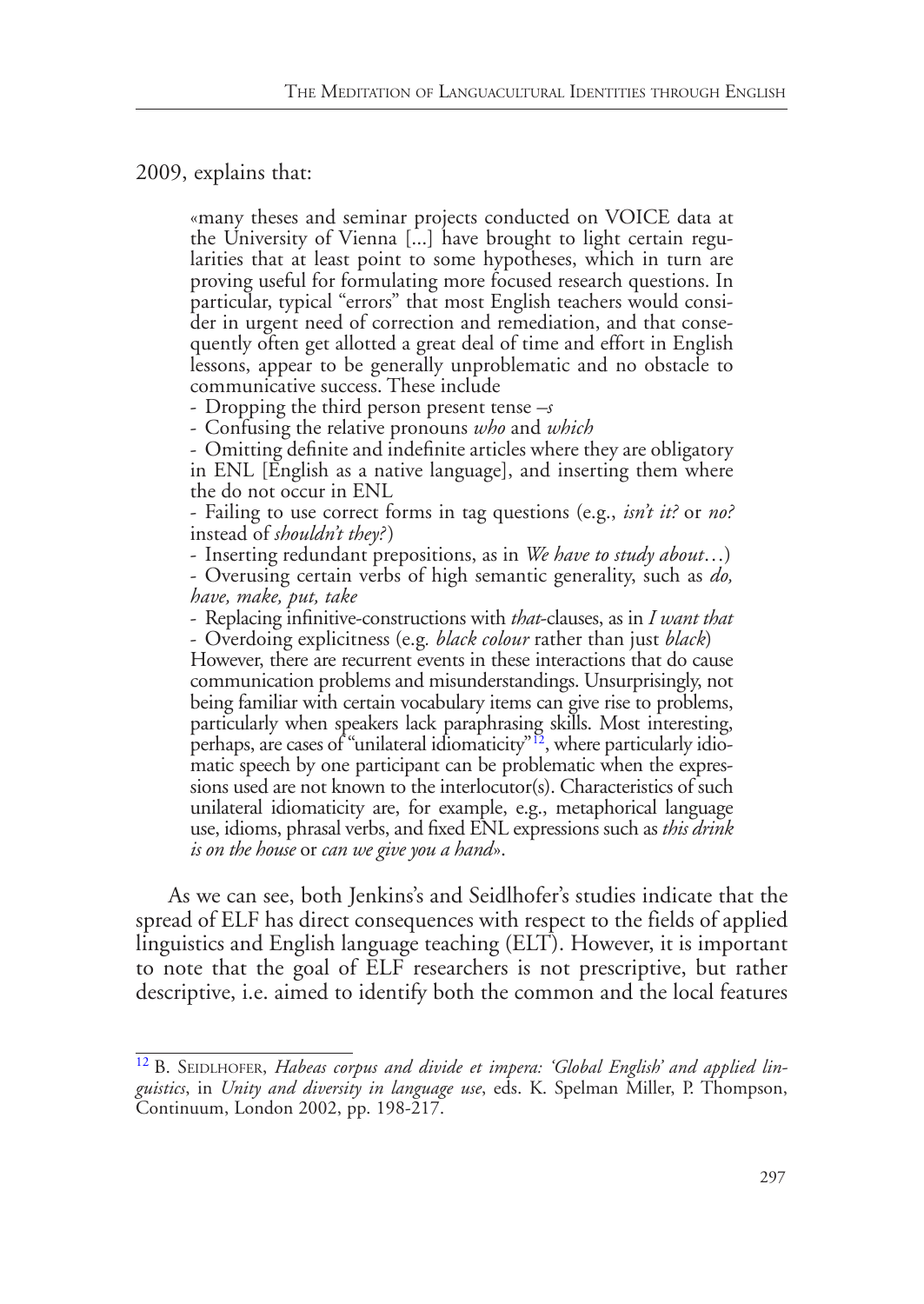<span id="page-5-7"></span><span id="page-5-6"></span><span id="page-5-5"></span>of NNS Englishes. As Jenkins<sup>[13](#page-5-0)</sup> explains: «The goal of ELF is [not] to establish a single lingua franca norm to which all users should conform». Hence, taking up a concept by Seidlhofer<sup>[14](#page-5-1)</sup>, Jenkins<sup>[15](#page-5-2)</sup> is «in favour of the more sensible notion of raising all English learners' awareness of the global role of English, and of the effort that everyone needs to make to achieve successful global communication».

It is not surprising that the notion of ELF has sparked heated academic debate in recent years, that opposes those who advocate the exonormative model of standard English (SE) and claim that there is no scientific foundation underpinning the concept of ELF as an emerging variety of the English language, and those who otherwise consider the emergence of a lingua franca an interesting sociolinguisitic phenomenon, which places NNSs on the same level of NSs with respect to the concept of 'ownership of the language'. Among those who have spoken critically of ELF, Maley's<sup>[16](#page-5-3)</sup> point of view is quite emblematic. For example, in his essay<sup>[17](#page-5-4)</sup>, he contends that ELF is a «myth»:

<span id="page-5-9"></span><span id="page-5-8"></span>«The claim that ELF is an emerging or emergent new variety over- looks the fact that a new variety needs a base in a speech commu- nity. This is precisely what ELF lacks. The aggregate of NNS-NNS interactions globally does not add up to a speech community. It is no more than an inchoate and disconnected agglomeration of instances of use. [...] A further point relates to the relatively small list of features isolated by the ELF researchers in relation to Core-, non-Core items. A handful of common new features hardly adds up to a new variety. [...] They are also heavily dependent on context. [...] What we can do is to teach something as close to a "standard" variety as possible, while at the same time raising learners' awareness of and respect for variability they will encounter the moment they leave the safe haven of the classroom».

Maley's words reveal a misunderstanding in conceptualising ELF. On reflection, the very fact that it is called 'lingua franca' presupposes that

<span id="page-5-0"></span>[<sup>13</sup>](#page-5-5) J. Jenkins, *English as a Lingua Franca: Attitude and Identity*, Oxford University Press, Oxford 2007, p. 19.

<span id="page-5-1"></span>[<sup>14</sup>](#page-5-6) Jenkins has summarized a point made by Seidlhofer in 2006 (B. Seidlhofer, *English as a lingua franca in the expanding circle: What it isn't*, in *English in the World: Global Rules*  Global Roles, eds. R. Rubdy, M. Saraceni, Continuum, London 2006, pp. 40-50).<br><sup>[15](#page-5-7)</sup> JENKINS, *English as a Lingua Franca: Attitude and Identity*, cit., p. 20.<br><sup>[16](#page-5-8)</sup> A. MALEY, *The Reality of EIL and the Myth of ELF*, in *EIL* 

<span id="page-5-4"></span><span id="page-5-3"></span><span id="page-5-2"></span>*and Learning Issues*, eds. C. Gagliardi, A. Maley, Peter Lang, Bern 2010, pp. 25-44. [17](#page-5-9) *Ibid*., pp. 31-42.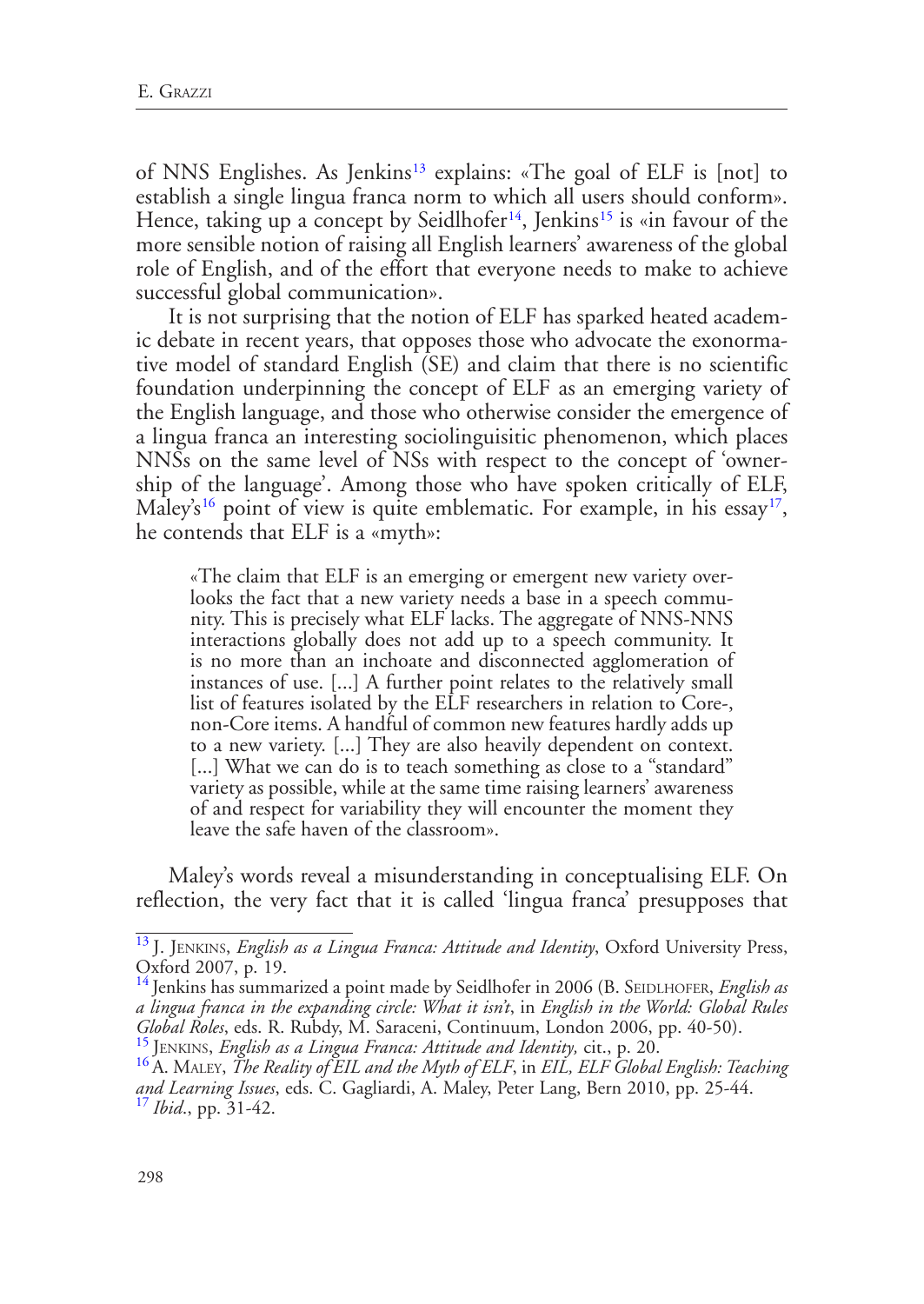<span id="page-6-4"></span><span id="page-6-3"></span>there is neither a community of native speakers of this language, nor a culturally homogeneous community of non-native speakers who can claim its ownership. A lingua franca, in fact, is a contact language, which usually emerges orally and evolves through the attrition of one language of prestige with many other local languages, over a long period of time. If we were to agree with Jenkins<sup>[18](#page-6-0)</sup> who conceives ELF: «as an emerging English that exists in its *own right* and which is being described in its *own terms* rather than by comparison with  $ENL$ », we could conclude that <sup>[19](#page-6-1)</sup>: «None of its speakers can be native speakers of the language. [...] ELF does not exclude NSs of English, but they are not included in data collection, and when they take part in ELF interactions, they do not represent a linguistic reference point.» Therefore, the expression lingua franca does not refer, as one would imagine, to an encoded, stable language system, but rather to a sociolinguistic process that is characterised by language variation and change. For instance, what we can observe diachronically about past lingua francas like Latin and the so-called 'historical' Lingua Franca − or Mediterranean<sup>[20](#page-6-2)</sup> –, is their tendency to be adopted and adapted by a multifarious community of L2-users (i.e. people from different languacultural contexts who interact by means of the same second language), which included the educated elites as well as the uneducated, who managed to carry out successful communication in authentic pragmatic contexts. ELF is no exception from this point of view.

<span id="page-6-5"></span>As for Maley's remark on the question of the relative paucity of Core-ELF features, it can be refuted by the fact that ELF is a relatively 'young' lingua franca and corpus-linguistic research in this field, especially as regards the collection of quantitative and qualitative data about its lexicogrammar, has recently begun. As opposed to the past centuries, when linguistics as a field of research did not exist, today's linguists have the competence and the instruments to observe and study an interesting phenomenon like ELF synchronically, ever since its blossoming began. This is probably the greatest advantage in ELF studies, compared to the study of past lingua francas, which is essentially retrospective. Finally, Maley's indication about what sort of standard English should be taught in schools is rather vague. However, agreement can be found on the last point he makes, as it is also the ELF researchers' belief that one of the goals of English language teaching (ELT) is to educate learners to cope

<span id="page-6-1"></span><span id="page-6-0"></span><sup>&</sup>lt;sup>[18](#page-6-3)</sup> JENKINS, *English as a Lingua Franca: Attitude and Identity*, cit., p. 2.<br><sup>[19](#page-6-4)</sup> *Ibid.*, pp. 2-3.<br><sup>[20](#page-6-5)</sup> E. Grazzi, *The Sociocultural Dimension of ELF in the English Classroom*, Anicia, Roma

<span id="page-6-2"></span><sup>2013.</sup>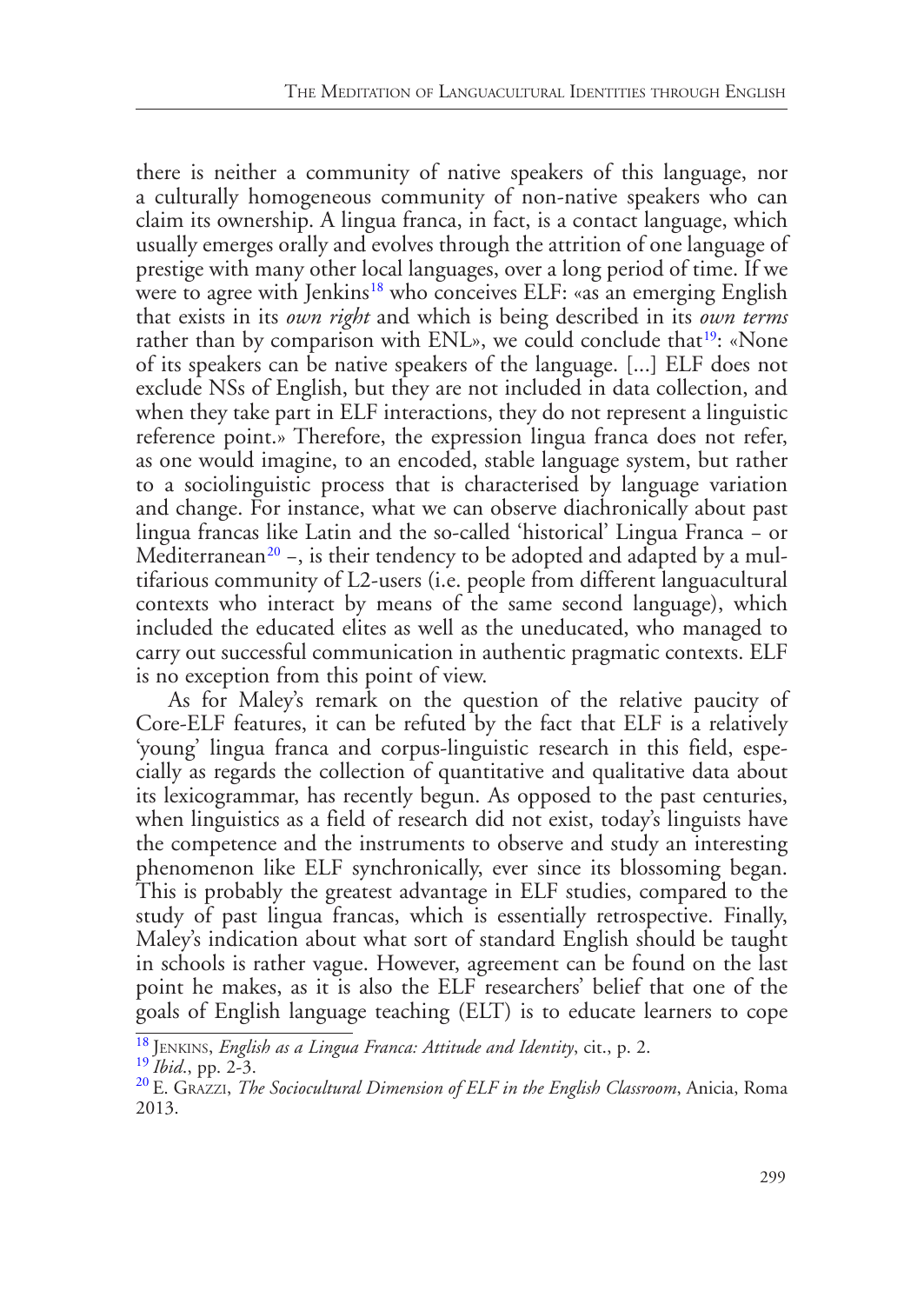with language diversity.

Those who advocate ELF theory believe that ELF should be put on a par with other languages, which entails that it can be studied both in terms of its linguistic features (at phonological and lexicogrammar level) and of its communicative potential (at semantic, pragmatic, discourse and socio-linguistic level). Mauranen<sup>[21](#page-7-0)</sup> explores the complexities of this sociolinguistic phenomenon, which she describes as follows:

<span id="page-7-2"></span>«all pervasive trends of global culture find their way to every part of the world, but simultaneously and in parallel get altered by local particularities and develop into local variants of imported cultural trends. [...] Communities assimilating global influences adapt them to their local circumstances, thereby generating new heterogeneity. [...] Linguistic complexity in ELF communities and groupings is enhanced by the wider environments where ELF is spoken, which are usually multilingual. [...] Therefore, ELF might be termed "second-order language contact": a contact between hybrids. [...] Second-order contact means that instead of a typical contact situa- tion where speakers of two different languages use one of them in communication ("first-order contact"), a large number of languages are each in contact with English, and it is these contact varieties (similects), that are, in turn, in contact with each other. Their special features, resulting from cross-linguistic transfer, come together much like dialects in contact. To add complexity to the mix, ENL speakers of different origins participate in ELF communities. The distinctive feature of ELF is nevertheless its character as a 'hybrid of similects' [emphasis added]».

In a nutshell, the evolution of ELF largely depends on the co-occurrence of psycholinguistic and sociolinguistic phenomena that are typical of language contact situations, whereby language changes take place. The variation, adaptation and reshaping of ELF is carried out as a 'natural process' by their speakers, in their attempt to communicate in multicultural and multilingual settings. As Mauranen<sup>[22](#page-7-1)</sup> says: «In cognitive terms, lingua franca speech orients to achieving mutual comprehension».

<span id="page-7-3"></span>My understanding of the expression 'natural process' is that the emergence of ELF should be approached from a Vygotskian perspective and be intended as the outcome of a broader cognitive process that is specific to human beings and includes the evolution of verbal languages as sociocultural human artifacts. Therefore, in the following section of this article I

<span id="page-7-1"></span><span id="page-7-0"></span>[<sup>21</sup>](#page-7-2) Mauranen, *Exploring ELF: Academic English shaped by non-native speakers*, cit., pp. 28-30. [22](#page-7-3) *Ibid*., p. 7.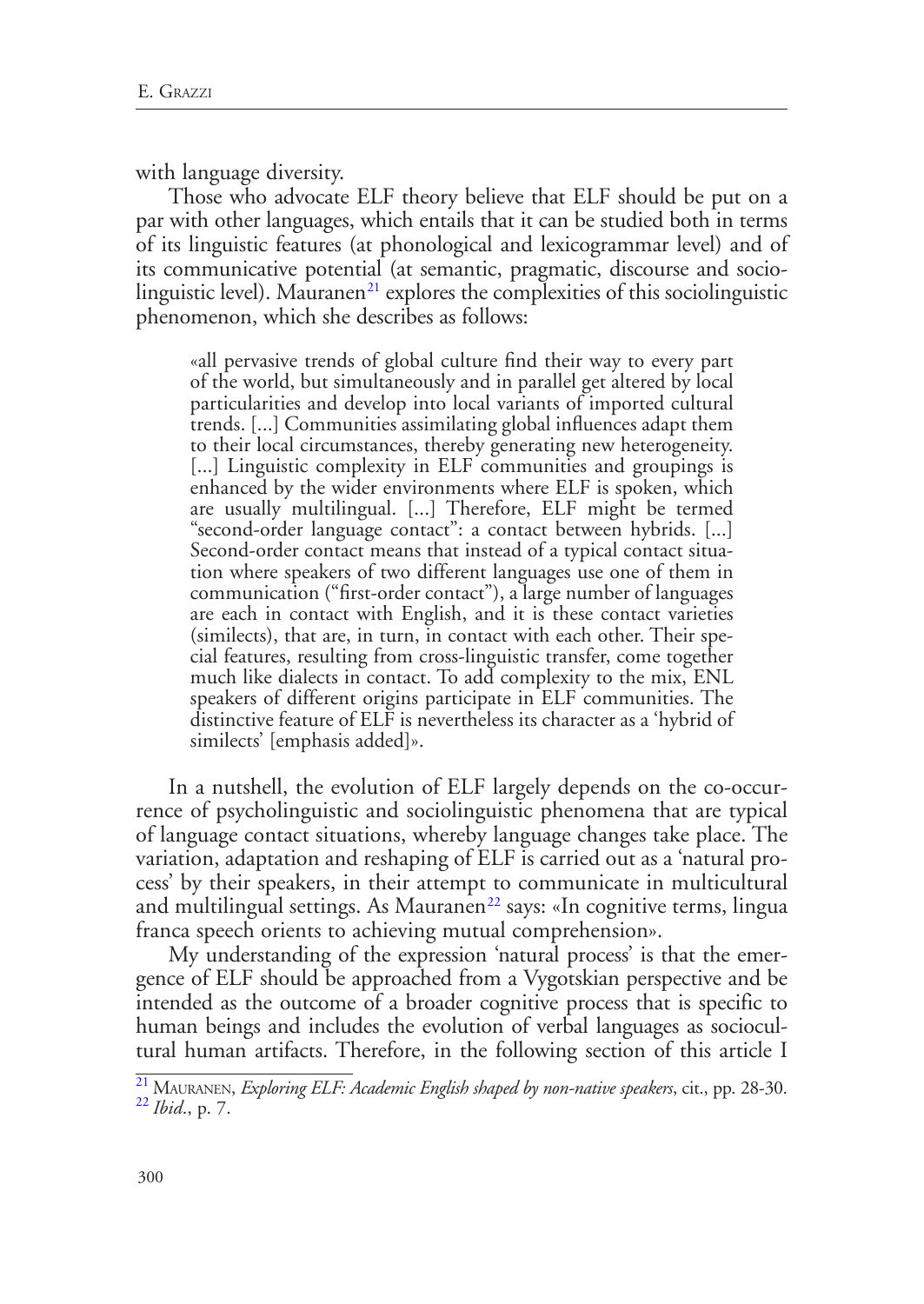<span id="page-8-5"></span><span id="page-8-4"></span>am going to apply Vygotsky's<sup>23</sup> sociocultural theory  $(SCT)^{24}$  $(SCT)^{24}$  $(SCT)^{24}$  to the study of ELF and take into consideration its implications as regards the development of the ELF user's languacultural identity.

## *2. Sociocultural theory and ELF*

<span id="page-8-6"></span>Vygotsky's genetic method of research shows that the evolution of thought and speech are strictly interrelated. As Lantolf and Thorne<sup>25</sup> explain:

«the "genetic method", emerges from the stance that Vygotsky adop-<br>ted for overcoming the mind-body dualism that had in his view af-<br>fected psychology and other social science for years. [It applies to] phylogenesis (the evolutionary development of a group of organism - here primates), [...] sociocultural history, ontogenesis (the deve- lopment of an individual), and microgenesis (the development of a specific process during ontogenesis)».

As regards the study of L2 development, ontogenesis and microgenesis are the two primary domains of the Vygotskian genetic method of research that can also shed light on the *sociogenesis* of ELF. Tomasello<sup>[26](#page-8-3)</sup> points out that:

<span id="page-8-7"></span>«The process of sociogenesis may be clearly seen in two very impor-<br>tant cognitive domains: language and mathematics. I begin with lan-<br>guage. Although on a general level all languages share some features, in concrete terms each of the thousands of languages of the world has its own inventory of linguistic symbols, including complex lingui- stic constructions, that allow its users to share experience with one another symbolically. This inventory of symbols and constructions is grounded in universal structures of human cognition, human com- munication, and the mechanics of the vocal-auditory apparatus. The

<span id="page-8-0"></span><sup>&</sup>lt;sup>[23](#page-8-4)</sup> L.S. VYGOTSKY, *Mind and society: The development of higher psychological processes*, Harvard University Press, Cambridge MA 1978.

<span id="page-8-1"></span><sup>&</sup>lt;sup>[24](#page-8-5)</sup> Vygotsky's sociocultural theory (SCT) is also called cultural-historical psychology. Lantolf (quoted in J.P. Lantolf, S.L. Thorne, *Sociocultural Theory and the Genesis of Second Language Development*, Oxford University Press, Oxford 2006, p. 1) explains that: «despite the label "sociocultural" the theory is not a theory of the social or of the cultural aspects of human existence. [...] it is, rather, [...] a theory of mind [...] that recognizes the central role that social relationships and culturally constructed artifacts play in organizing uniquely human forms of thinking».

<span id="page-8-2"></span>[<sup>25</sup>](#page-8-6)Lantolf, Thorne, *Sociocultural Theory and the Genesis of Second Language Development*, cit., pp. 25-29.

<span id="page-8-3"></span>[<sup>26</sup>](#page-8-7) M. Tomasello, *Human Cognition*, Harvard University Press, Cambridge MA 1999, p. 42.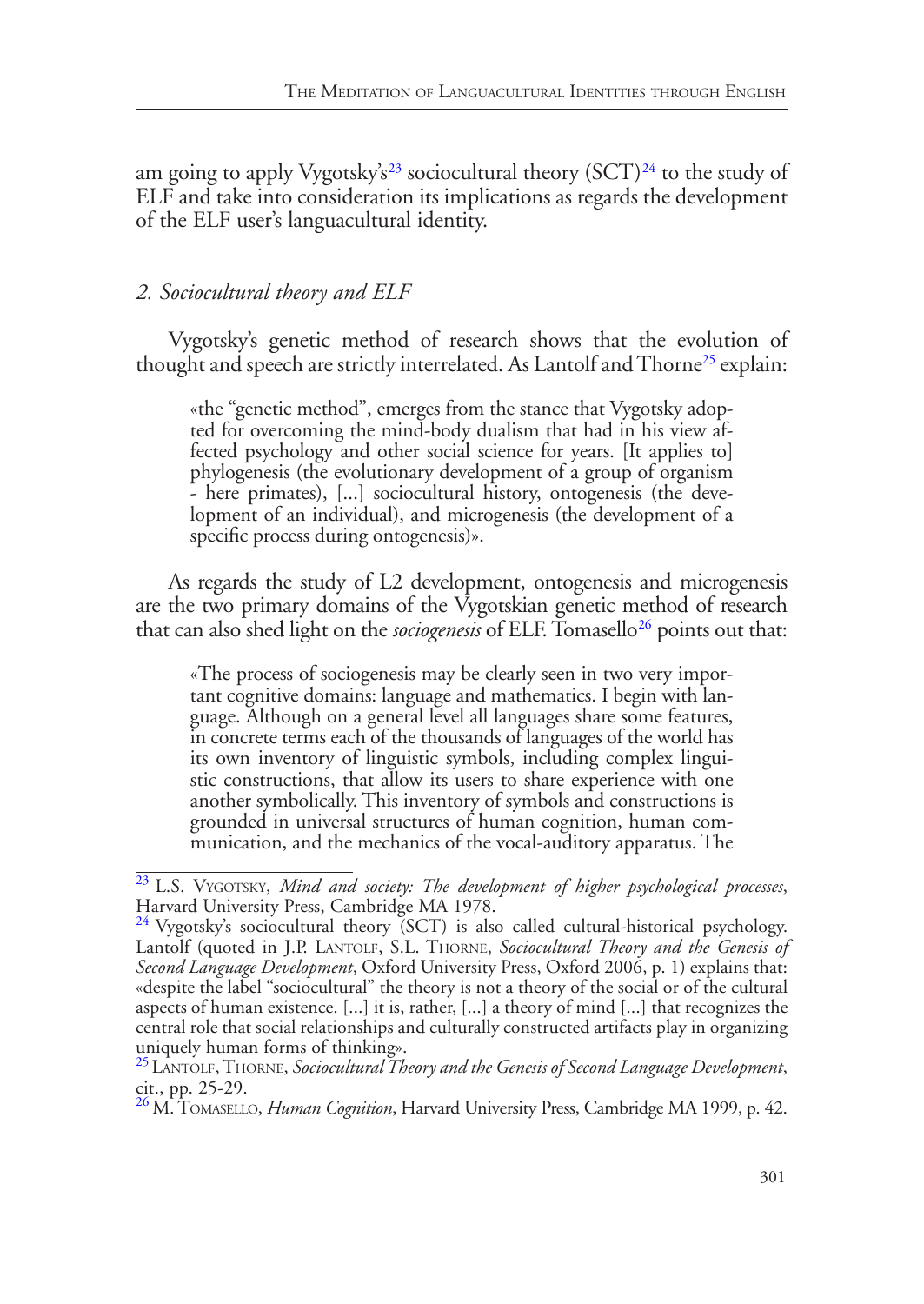particularities of particular languages come from differences among the various peoples of the world in the kinds of things they think it important to talk about and the ways they think it useful to talk about them −along with various historical "accidents", of course. The crucial point for current purposes is that all of the symbols and constructions of a given language are not invented at once, and once invented they often do not stay the same for very long. Rather, linguistic symbols and constructions evolve and change and accumulate modifications over historical time as humans use them with one another, that is, through processes of sociogenesis. The most important dimension of the historical process in the current context is grammaticization or syntacticization, which involves such things as freestanding words evolving into grammatical markers and loose and redundantly orga- nized discourse structures congealing into tight and less redundantly organized syntactic constructions».

<span id="page-9-3"></span><span id="page-9-2"></span>The same considerations apply, *mutatis mutandis*, to the emergence of ELF, which can be seen as strictly interlaced with the contextual circumstances that characterise our historical age. Banking on the assumption that the sociogenesis of ELF is a process that is likewise ingrained in today's global sociopolitical, economic and cultural changes, Vygotsky's genetic method and SCT can shed light on the mediational dimension of ELF as a «cultural affordance»<sup>[27](#page-9-0)</sup> that can be «appropriated»<sup>28</sup> through meaning-making pragmatic activities. This tool is developed by its multicultural community of users as an artefact to carry out communicative tasks in international contexts, as well as on the Web. It results from the constant dialogic reshaping and adaptation taking place in language contact settings at all language levels (phonologic, lexicogrammar, discoursal and cultural), whereby the occurrence of loan words, calques, code switching, grammatical replication and the implementation of communicative

<span id="page-9-0"></span><sup>&</sup>lt;sup>[27](#page-9-2)</sup> E.S. REED, *James J. Gibson and the psychology of perception*, Yale University Press, New Haven CT 1988, quoted in L. van LIER, *The Ecology and Semiotics of Language learning: A Sociocultural Perspective*, Kluwer Academic Publishers, Norwell MA 2004, p. 94.

<span id="page-9-1"></span><sup>&</sup>lt;sup>[28](#page-9-3)</sup> B. ROGOFF, *Observing sociocultural activity on three planes: participatory appropriation*, *guided participation, and apprenticeship*, in *Sociocultural Studies of Mind*, eds. J.V. Wertsch, P. Del Rio, A. Alvarez, Cambridge University Press, Cambridge 1999, pp. 150-151) defines participatory appropriation as «the process by which individuals transform their understanding of and responsibility for activities through their own participation. [...] The basic idea of appropriation is that, through participation, people change and in the process become prepared to engage in subsequent similar activities. By engaging in an activity, participating in its meaning, people necessarily make ongoing contributions (whether in concrete actions or in stretching to understand the actions and ideas of others). Hence, participation is itself the process of appropriation».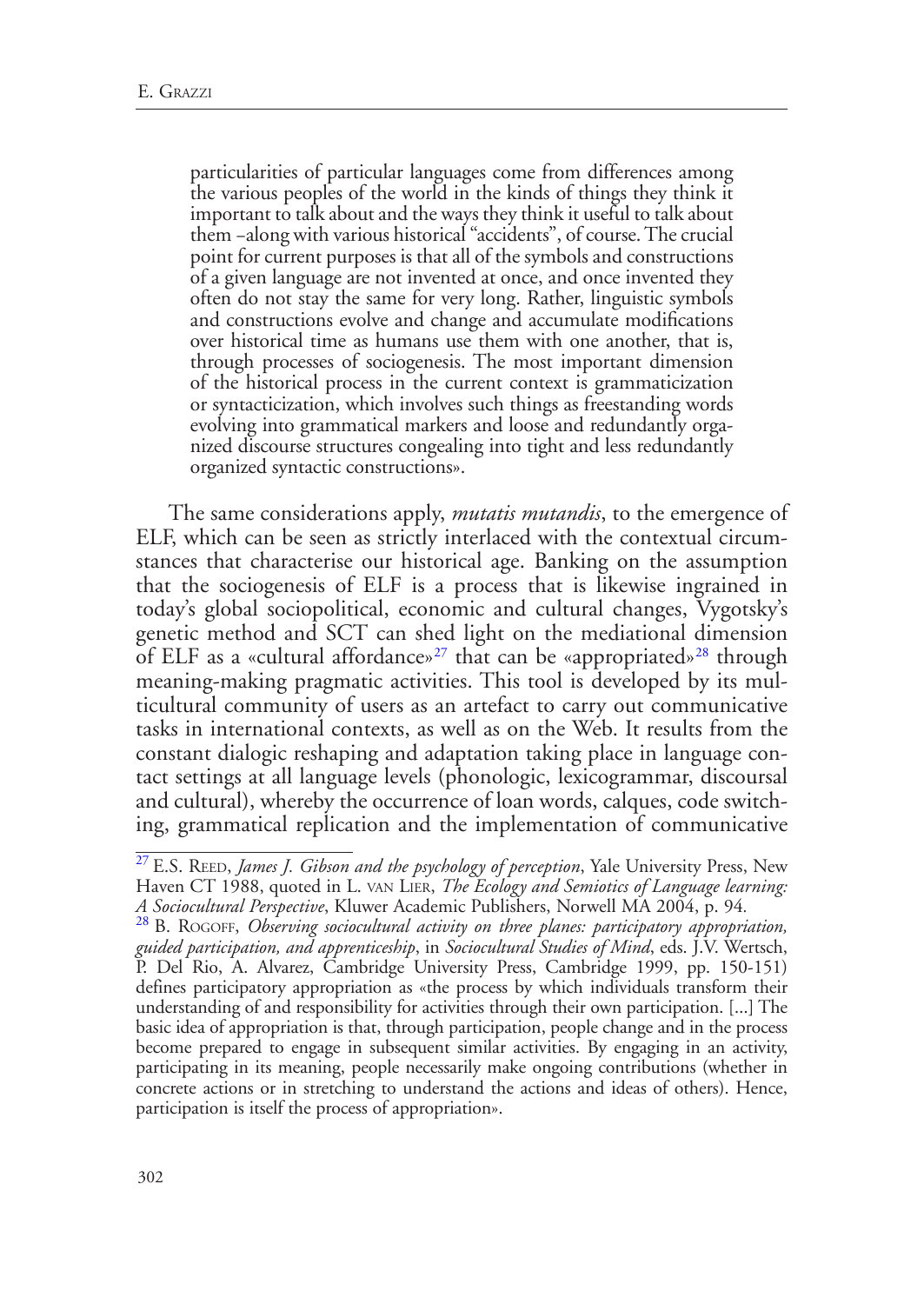strategies, such as language transfer and accommodation, become markers of the languacultural identity of the ELF user.

<span id="page-10-2"></span>Let us consider, for example, how Jenkins<sup>[29](#page-10-0)</sup> presents the role of phonological transfer in English as an International Language:

«We should not lose sight of the fact that transfer does not only interact with universal processes, but is itself a universal process. Much research has demonstrated the facilitative effects of perceived similari- ty on SLA [second language acquisition], in terms of both reduction in errors and rate of learning. [...] Pedagogically, then, it is crucial to accept L1 phonological transfer as a universal, a fact of life and, for the purposes of EIL, to respond to it selectively, as it interacts with intelligibility and teachability».

<span id="page-10-3"></span>Let us also take into consideration what Heine and Kuteva<sup>30</sup> observe with regard to grammatical replication in contact languages, which could very well apply to ELF. They go as far as to suggest that

«there is another perspective of looking at contact-induced language change that appears to be more important. Rather than viewing replication as leading to a "deviation from the norm" or as a disruption of an existing state, we view it as leading to a new state that is simply different from the early state but is not necessarily less coherent, less "systematic", or less complete than the earlier state of the language concerned. And rather than viewing speakers as recei- vers, imperfect language learners, etc., we find massive evidence for a perspective according to which speakers are more appropriately analyzed as actors and "language builders" as Hagège (1993) pro-<br>poses. [...] In situations of language contact, speakers create new structures by drawing on universal strategies of conceptualization. [...] We are dealing − at least to some extent − with a creative pro- cess: speakers [...] do not simply imitate grammatical categories, or produce imperfect copies of such categories: rather, they are likely to develop new use patterns and new categories on the model of other languages».

To exemplify Heine and Kuteva's point, let us consider the case of a syntactic calque that is quite common in the use of English by Italian speakers: «I am agree». This non-canonical expression is a replica of the Italian lexical phrase: «Sono d'accordo» that is a routinized formula whose

<span id="page-10-1"></span>

<span id="page-10-0"></span><sup>&</sup>lt;sup>[29](#page-10-2)</sup> JENKINS, *The Phonology of English as an International Language*, cit., p. 104.<br><sup>[30](#page-10-3)</sup> B. HEINE, T. KUTEVA, *Language Contact and Grammatical Change*, Cambridge University Press, Cambridge 2005, pp. 34-37.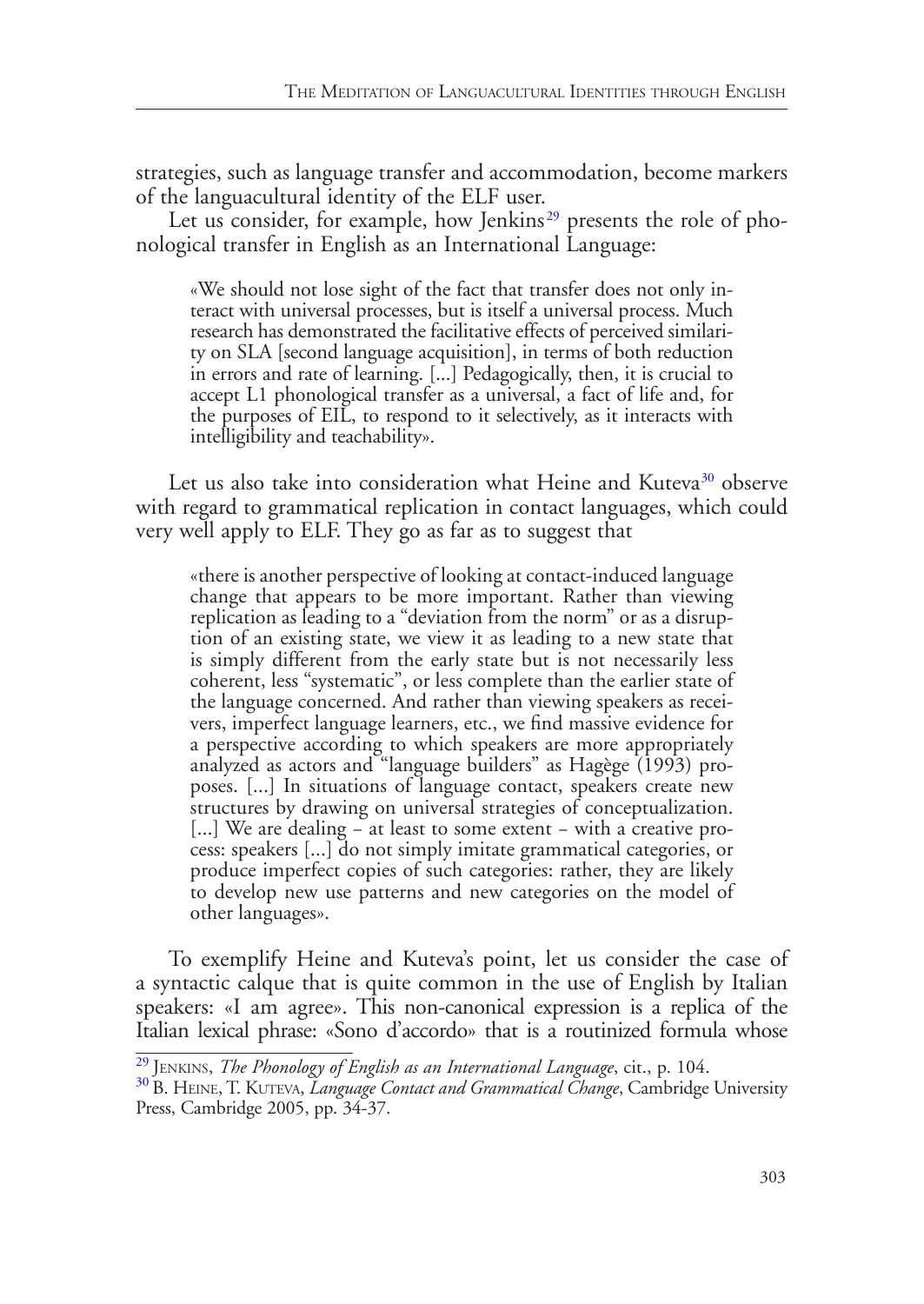functional use is to express agreement. It corresponds to the English lexical phrase: «I agree». These Italian and English canonical chunks are pragmatically equivalent, whereas their syntactic patterns differ considerably:

| Italian syntactic string: | $(NP) + V + Adv$ |
|---------------------------|------------------|
| English syntactic string: | $N + V$          |

In Italian, the copular verb *essere* (be) is followed by a stance adverbial locution expressing agreement. In English, instead, we have the use of the performative verb 'agree'. Therefore, the non-canonical ELF expression 'I am agree' could be considered a structural calque of the Italian chunk, where a grammatical word class shift has taken place: the English verb 'agree' is turned into an adverb. In this case, therefore, we could say that the phenomenon of language transfer has resulted into a process of syntacticization $31$ , which is also typical of pidgins and creoles.

<span id="page-11-2"></span>The most immediate consequence of supporting ELF theory is that it could have a strong impact on the institutional models of teaching English as a foreign language (EFL), which still take the linguistic and communicative competence of the ideal native speaker as their ultimate target and as the yardstick of the student's success in English. In the next section, I will therefore shift the focus to the considerable pedagogical implications deriving from the integration of ELF into the English classroom.

#### *3. ELF in the English classroom*

<span id="page-11-3"></span>With ELF, the focus on the learner's competence shifts to the pragmatic dimension of communication in authentic bilingual settings, and the L2-user's performance is considered as part of a social event which is not subordinate to the SE paradigm. Following Mauranen<sup>32</sup>, an entirely different angle should be taken in considering ELF verbal interactions outside the EFL classroom, whereby deviations from established NS norms are in fact the norm:

«Instead of seeing this underuse as a problem merely because it garded as acceptable characteristics of the variety unless there is

<span id="page-11-0"></span>[<sup>31</sup>](#page-11-2) T. Givón, *On Understanding Grammar*, Academic Press, New York 1979, p. 208; Tomasello, *Human Cognition*, cit., p. 42. [32](#page-11-3) Mauranen, *The Corpus of English as a Lingua Franca in Academic Settings*, cit., pp. 514-517.

<span id="page-11-1"></span>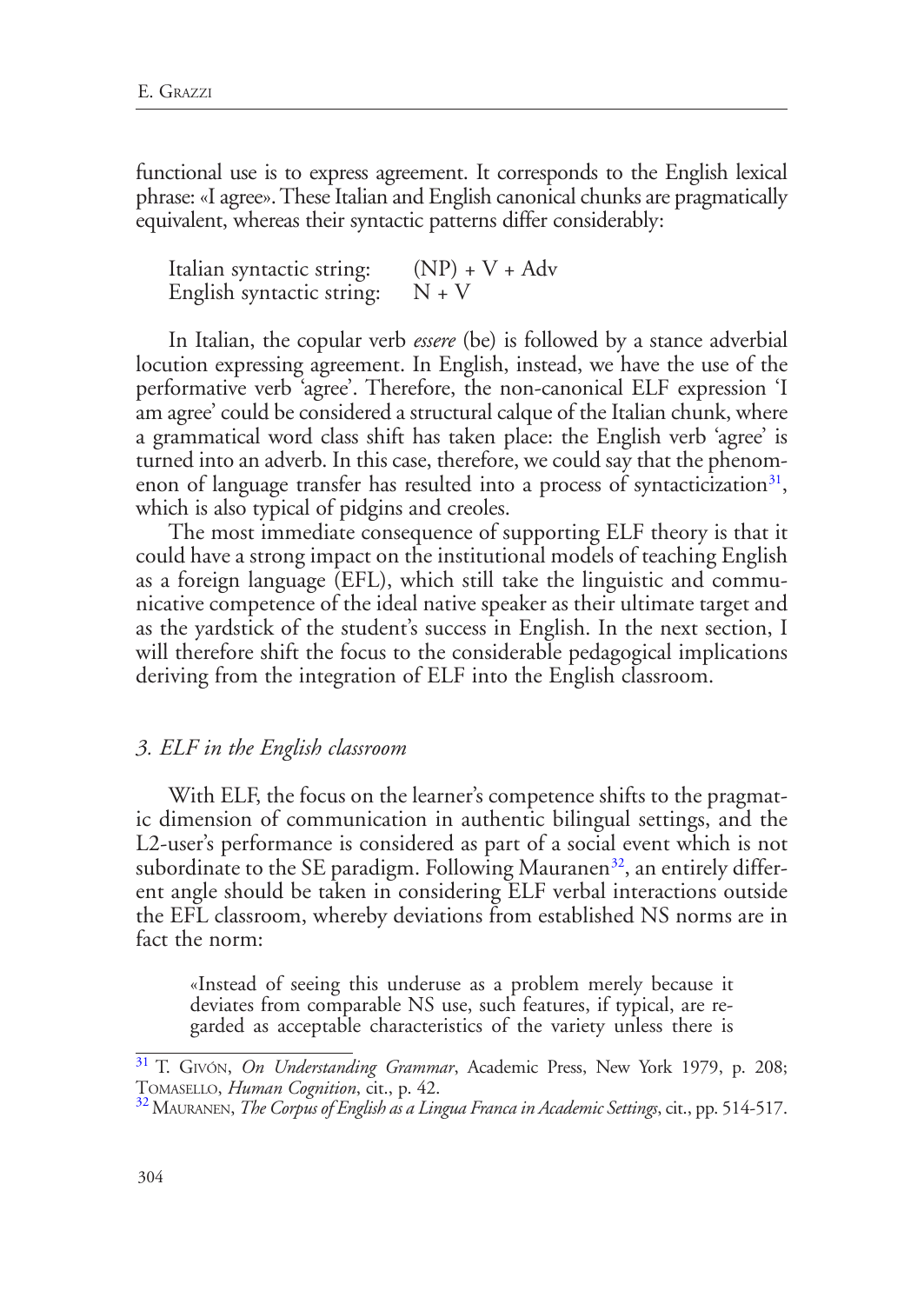evidence that they lead to misunderstandings and communicative dysfluencies in ELF discourse. In addition, L2 speakers who manage important parts of their lives using ELF fluently are not construed as learners as if they were on the way toward the (unattainable) goal of nativeness. [...] Speakers should feel they can express their identities and be themselves in L2 contexts without being marginalised on account of features like foreign accents, lack of idiom, or culture-specific communicative styles as long as they can negotiate and manage communicative situations successfully and fluently. An international language can be seen as a legitimate learning target, a variety belonging to its speakers. Thus, deficiency models, that is, those stressing the gap that distinguishes NNSs from NSs, should be seen as inadequate for the description of fluent L2 speakers and discarded as the sole basis of language education in English».

The difference between EFL and ELF presupposes that the roles of the foreign language learner and of the L2-user are distinct too, notwithstanding they coexist within the same person and converge by means of the speaker's performance. This distinction is crucial, because it shows that two different approaches are required whenever we focus on the process of English teaching/learning in educational environments, and on the process of communication in authentic bilingual contexts. However, in spite of the fact that EFL and ELF are intended as independent areas, we could say that recognizing the importance of the L2-user's languacultural identity in discourse is a unifying element, which leads both to a deeper conception of the process of EFL teaching/learning, and to a better understanding of ELF.

<span id="page-12-2"></span>Batstone<sup>[33](#page-12-0)</sup> observes that in recent years there has been a growing tendency in academia to believe that «The processes of language use, language learning, and language teaching all involve interconnections between social and cognitive elements without which they cannot be adequately understood». For instance, Duff and Kobayashi<sup>34</sup> describe:

<span id="page-12-3"></span>«L2 socialization as a theoretical perspective that can be applied in research on classroom-oriented L2 learning. Because L2 socialization research brings together an analysis of social, cultural, and cognitive dimension of situated language learning, it is highly compatible with a *sociocognitive* perspective that considers the cognitive and the social to be

<span id="page-12-0"></span>[<sup>33</sup>](#page-12-2) R. Batstone, ed., *Sociocognitive Perspectives on Language Use and Language Learning*, Oxford University Press, Oxford 2010, p. VI.

<span id="page-12-1"></span><sup>&</sup>lt;sup>[34](#page-12-3)</sup> P.A. DUFF, M. KOBAYASHI, *The intersection of social, cognitive, and cultural processes in language learning: a second language socialization approach*, in *Sociocognitive Perspectives on Language Use and Language Learning*, ed. R. Batstone, Oxford University Press, Oxford 2010, pp. 75-76.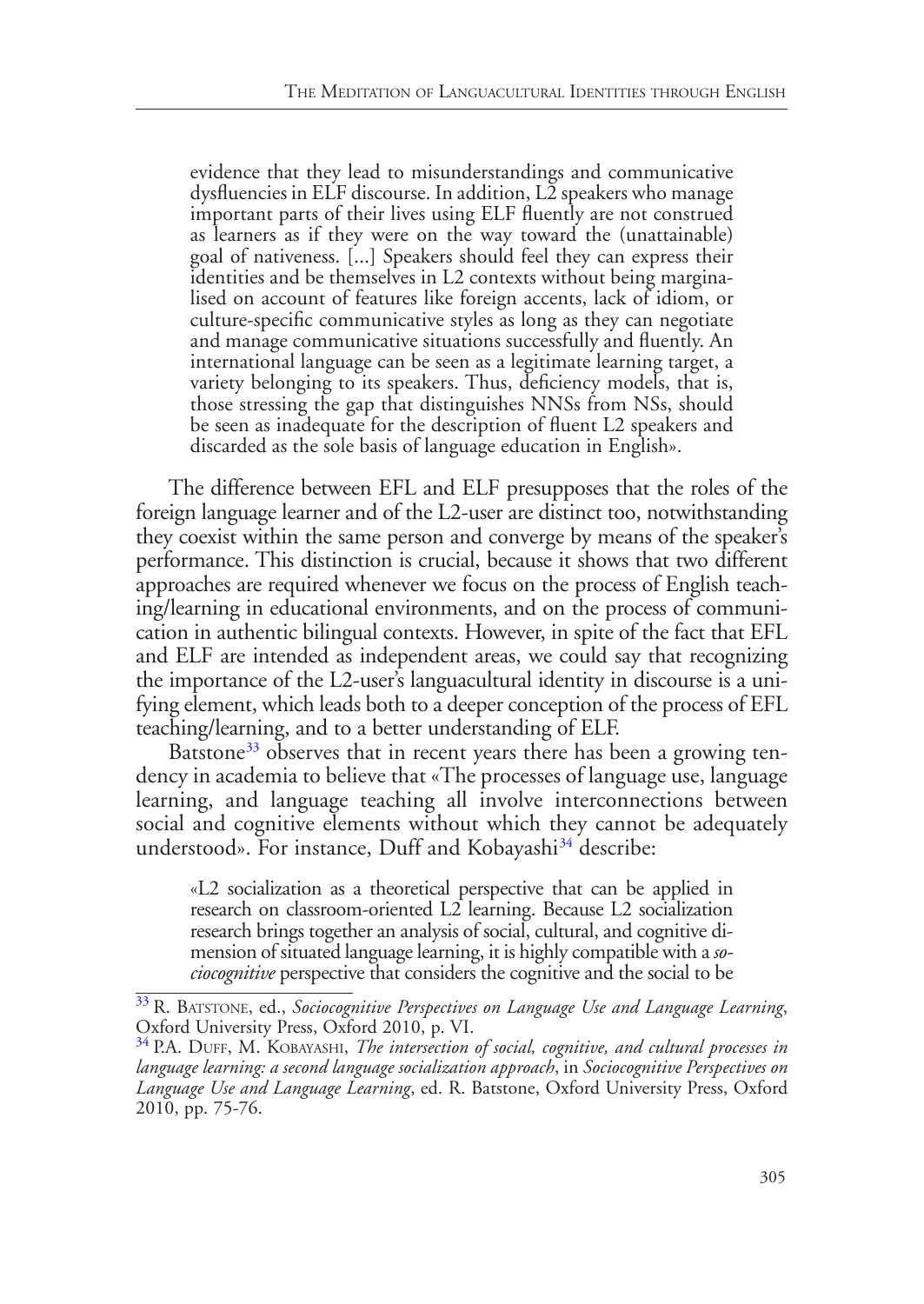intricately interwoven and mutually constitutive. [...] We use the term "sociocognition" to refer to the complex of dynamic interrelationship and interaction between psychological and sociocultural processes that shape − both enable and constrain − L2 learners' engagement in a variety of activities and associated learning processes and outcomes».

<span id="page-13-6"></span>Kramsch's<sup>35</sup> critical point of view on the way language teaching has been conceived so far not only reinforces the argument against the traditional NS model in EFL, but also envisions a scenario whereby the reality of ELF would not be disregarded by language educators:

«In part because of the rationality of its grammar and the logic of its vocabulary, language has been taught and learned mostly as a tool for rational thinking, for the expression and communication of fac- tual truths and information, and for the description of a stable and commonly agreed-upon reality. It has not been taught as a symbolic system that constructs the very reality it refers to, and that acts upon this reality through the categories it imposes on it, thereby affecting the relation between speakers and the reality as they perceive it».

The position taken in Kramsch's book regarding ELF is to consider its evolution as part of a natural process enacted by its speakers/learners, who appropriate this language cooperatively in authentic, albeit mostly Webmediated communicative contexts, and use it as an affordance to carry out communicative tasks in a real intersubjective and intercultural dimension, whereby the interlocutors' identities concur in their attempt to construct and share meanings. Therefore, the basic assumption in this conception of ELF – which owes a lot to van Lier's<sup>36</sup> seminal work in the field of ecological research<sup>37</sup>, to Lantolf and Thorne's<sup>38</sup> sociocultural theory in second language development, and to Tomasello's studies<sup>39</sup> on language and human cognition<sup>[40](#page-13-5)</sup> – is that in order to implement a student-centred communica-

<span id="page-13-11"></span><span id="page-13-10"></span><span id="page-13-2"></span><span id="page-13-1"></span><span id="page-13-0"></span>[35](#page-13-6) C. Kramsch, *The Multilingual Subject*, Oxford University Press, Oxford 2009, p. 2. [36](#page-13-7) van Lier, *The Ecology and Semiotics of Language learning: A Sociocultural Perspective*, cit.  $37$  van Lier (*Ibid.*, p.  $\overline{4}$ ) explains that «Ecological linguistics (EL) focuses on language as relations between people and the world, and on language learning as ways of relating more effectively to people and the world. The crucial concept is that of *affordance*, which means a relationship between an organism (a learner in our case) and the environment, that signals an opportunity for or inhibition of action. [...] The environment includes all physical, social and symbolic affordances that provides ground for activity».

<span id="page-13-5"></span>[40](#page-13-11) Apropos language and human cognition, Tomasello, *Human Cognition*, cit., pp. 6-9

<span id="page-13-9"></span><span id="page-13-8"></span><span id="page-13-7"></span>

<span id="page-13-4"></span><span id="page-13-3"></span>[<sup>38</sup>](#page-13-9) Lantolf, Thorne, *Sociocultural Theory and the Genesis of Second Language Development*, cit. <sup>[39](#page-13-10)</sup> TOMASELLO, *Human Cognition*, cit.; EAD., *Constructing a Language*, Harvard University Press, Cambridge MA/London 2003.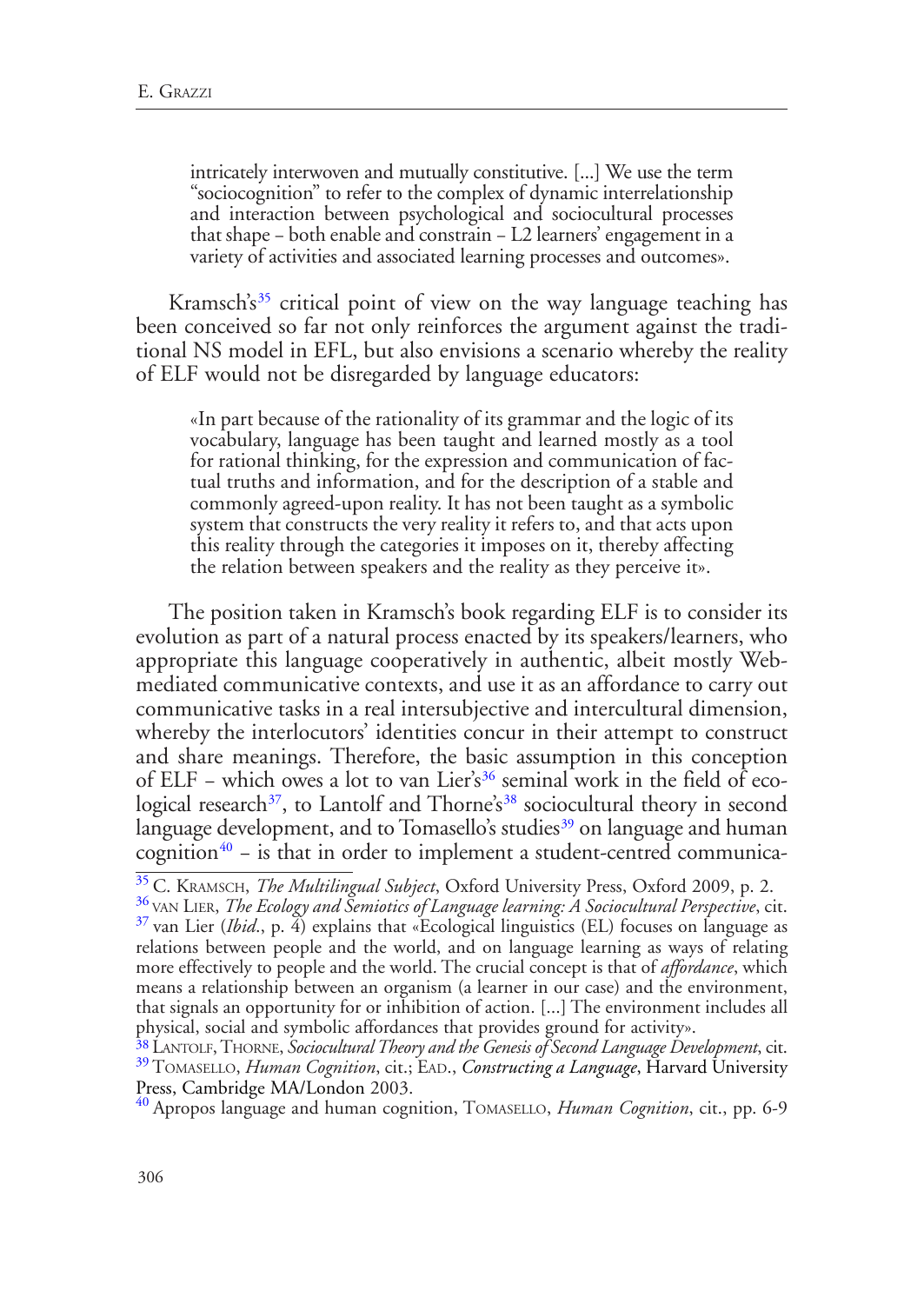tive approach to English, ELF should not be excluded altogether from language syllabuses, as it represents a viable option particularly when learners are involved in authentic interactions through online learning.

<span id="page-14-2"></span>As Lantolf and Thorne<sup>[41](#page-14-0)</sup> say, this approach has proved to be particularly appropriate «for those interested in cross-cultural and intercultural processes». Most importantly, in studying the use of ELF within an authentic Webmediated communicative environment, it is possible to explore new ways and practices in an open online English classroom, to more fully engage highschool students in cooperative activities with their fellow learners that may establish deep and meaningful learning experiences.

All this poses a significant challenge to more traditional approaches in the English classroom and suggests that a different conception of language education should be embraced in order to cope with the immense changes that are taking place in the area of global communication, brought about by the rising phenomenon of ELF and the growing importance of social networking. In line with Wenger $42$ :

<span id="page-14-3"></span>«communication technologies have changed the time and space constraints of identification. The success of worldwide computer networks, for instance, is due not only to the access to information that they afford but also to the possibility of connecting with people who share an interest − developing, in the process, relations of identification with people all over the world. Thus our identities are expanded, spreading (so to speak) along the tentacles of all these wires and taking, through imagination, planetary dimensions».

Hence, Wenger concludes by underlining the importance of Web-

affirms that «only human beings understand conspecifics as intentional agents like the self and so only human beings engage in cultural learning. [...] Human beings evolved a new form of social cognition, which enabled some new forms of cultural learning, which enabled some new processes of sociogenesis and cumulative cultural evolution. [...] Linguistic symbols are based [...] on the ways in which individuals choose to construe things out of a number of other ways they might have construed them, as embodied in the other available linguistic symbols that they might have chosen, but did not. Linguistic symbols thus free human cognition from the immediate perceptual situation not simply by enabling reference to things outside the situation [...], but rather by enabling multiple simultaneous representations of each and every, indeed all possible, perceptual situations».

<span id="page-14-0"></span>[<sup>41</sup>](#page-14-2)Lantolf, Thorne, *Sociocultural Theory and the Genesis of Second Language Development*, cit., p. 57.

<span id="page-14-1"></span>[<sup>42</sup>](#page-14-3) E. Wenger, *Communities of Practice*, Cambridge University Press, Cambridge 1998, p. 194.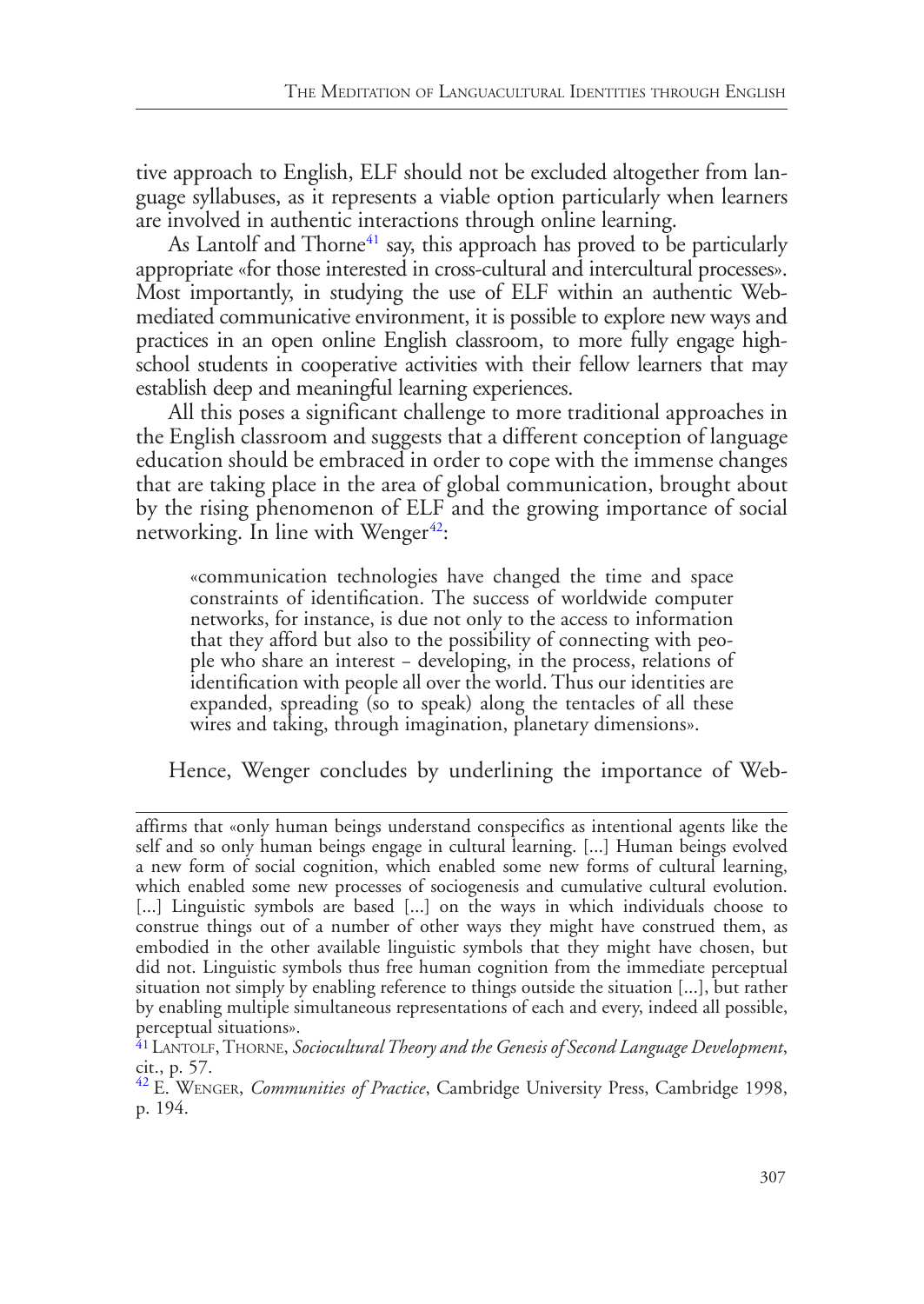mediated communication as a learning tool, as it has the potential of fostering the conditions in which the student's intercultural identity can take root.

<span id="page-15-4"></span>According to Byram<sup>43</sup>: «The individual becomes an "intercultural person" when intercultural experience becomes the focus of his/her attention, analysis and reflection. [...] The intercultural person [...] reflects on the commonalities and differences and acts according to principles of human comity.» We can assume, therefore, that ELF can play a fundamental role in enhancing the development of the L2-user's intercultural competence. As Byram<sup>44</sup> observes:

<span id="page-15-5"></span>«Learning a foreign language is above all useful. It might seem that English as a lingua franca is a particularly useful "tool" for com- munication, and one that is not attached to any specific country or culture. [...] "citizenship" is a term that conveniently embodies the issues that arise: the need for self-aware judgement, the willingness gagement. This is a move "from" FLT [foreign language teaching]<br>within education "to" FLT that brings a specific additional contribution to education for (democratic) citizenship. That contribution is captured in the term "intercultural citizenship"».

<span id="page-15-7"></span><span id="page-15-6"></span>This leads to Wenger's<sup>[45](#page-15-2)</sup> conclusion, who affirms that: «education must strive to open new dimensions for the negotiation of the self. It places students on an outbound trajectory toward a broad field of possible identities. Education is not merely formative − it is transformative». And as regards the role of foreign language education, Kramsch<sup>46</sup> conceives of language students as 'multilingual subjects':

«The recent interest in ecological theories of language has prompted researchers to view the use of another symbolic system as a semiotic, historically and culturally grounded, personal experience. As a sign system, language elicits subjective responses in the speakers themselves: emotions, memories, fantasies, projections, identifications. Because it is not only a code but also a meaning-making system, language constructs the historical sedimentation of meanings that we call our "selves". In our times of increased migrations and

<span id="page-15-0"></span>[<sup>43</sup>](#page-15-4) M. Byram, *From Foreign Language Education to Education for Intercultural Citizenship: Essays and Reflections*, Multilingual Matters, Clevedon 2008, p. 186. [44](#page-15-5) *Ibid*., pp. 228-229. [45](#page-15-6) Wenger, *Communities of Practice*, cit., p. 263. [46](#page-15-7) Kramsch, *The Multilingual Subject*, cit., p. 2.

<span id="page-15-2"></span><span id="page-15-1"></span>

<span id="page-15-3"></span>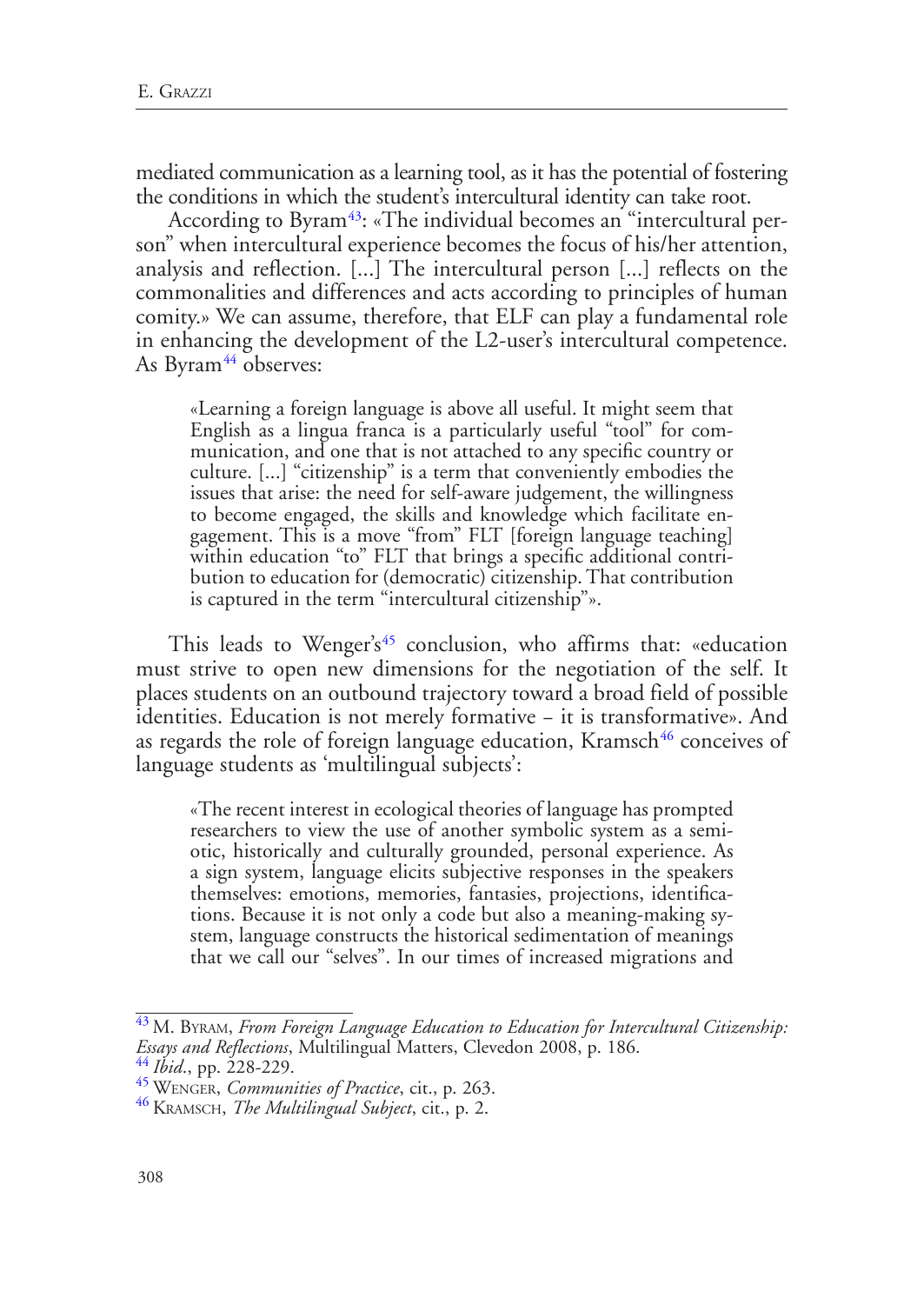<span id="page-16-4"></span><span id="page-16-3"></span>displacements, when globalization enhances what Pratt  $(1999)^{47}$  $(1999)^{47}$  $(1999)^{47}$  calls<br>the "contact zones" and the "traffic in meaning"  $(2002)^{48}$  among individuals and communities, it is important that we look in richer detail at the lived experiences of multiple language users».

Thus, Kramsch investigates the very essence of the process of second language learning with a student centered approach. Her critical point of view about traditional schooling and her broad understanding into the nature of the L2-user's identity can be illuminating with regards to ELT and the use of ELF at school. Therefore, I would like to end this section with a thought-provoking quotation, where Kramsch<sup>49</sup> contends that

<span id="page-16-5"></span>«We are fooling ourselves if we believe that students learn only what they are taught. While teachers are busy teaching them to communicate accurately, fluently, and appropriately, students are inventing for themselves other ways of being in their bodies and their imaginations. Success in language learning is an artefact of schooling, of the need by institutions to demarcate those who know from those who don't, but the language-learning experience itself is neither successful nor unsuccessful. It can be lived more or less meaningfully and can be more or less transformative, no matter what level of proficiency has been attained. Without an understan- ding of what they associate with the music of the new language, its sounds and rhythms, shapes and syntaxes, we cannot grasp the identities students are constructing, consciously or unconsciously, for themselves. [...] Language for them is not just an unmotivated formal construct but a lived embodied reality. It is not simply an agglomeration of encoded meanings, that are grasped intellectually, cognitively internalized, and then applied in social contexts; rather, it is the potential medium for the expression of their innermost aspirations, awarenesses, and conflicts».

### *4. Conclusion*

In conclusion, it is important to point out that it is not the intention of ELF researchers to suggest that NS varieties of English should be neglected and that students should be reoriented towards ELF. In fact, the essential

<span id="page-16-0"></span><sup>&</sup>lt;sup>[47](#page-16-3)</sup> M.L. PRATT, *Arts of the contact zone*, in *Ways of Reading*, eds. D. Bartholomae, A. Petrofsky, 5<sup>th</sup> edn., Bedford/St Martin's, New York 1999, pp. 582-596.

<span id="page-16-1"></span><sup>5</sup>th edn., Bedford/St Martin's, New York 1999, pp. 582-596. [48](#page-16-4) M.L. Pratt, *The traffic in meaning: translation, contagion, infiltration*. *Profession 2002*, Modern Language Association, New York 2002, pp. 25-36.

<span id="page-16-2"></span>[<sup>49</sup>](#page-16-5) Kramsch, *The Multilingual Subject*, cit., p. 4.